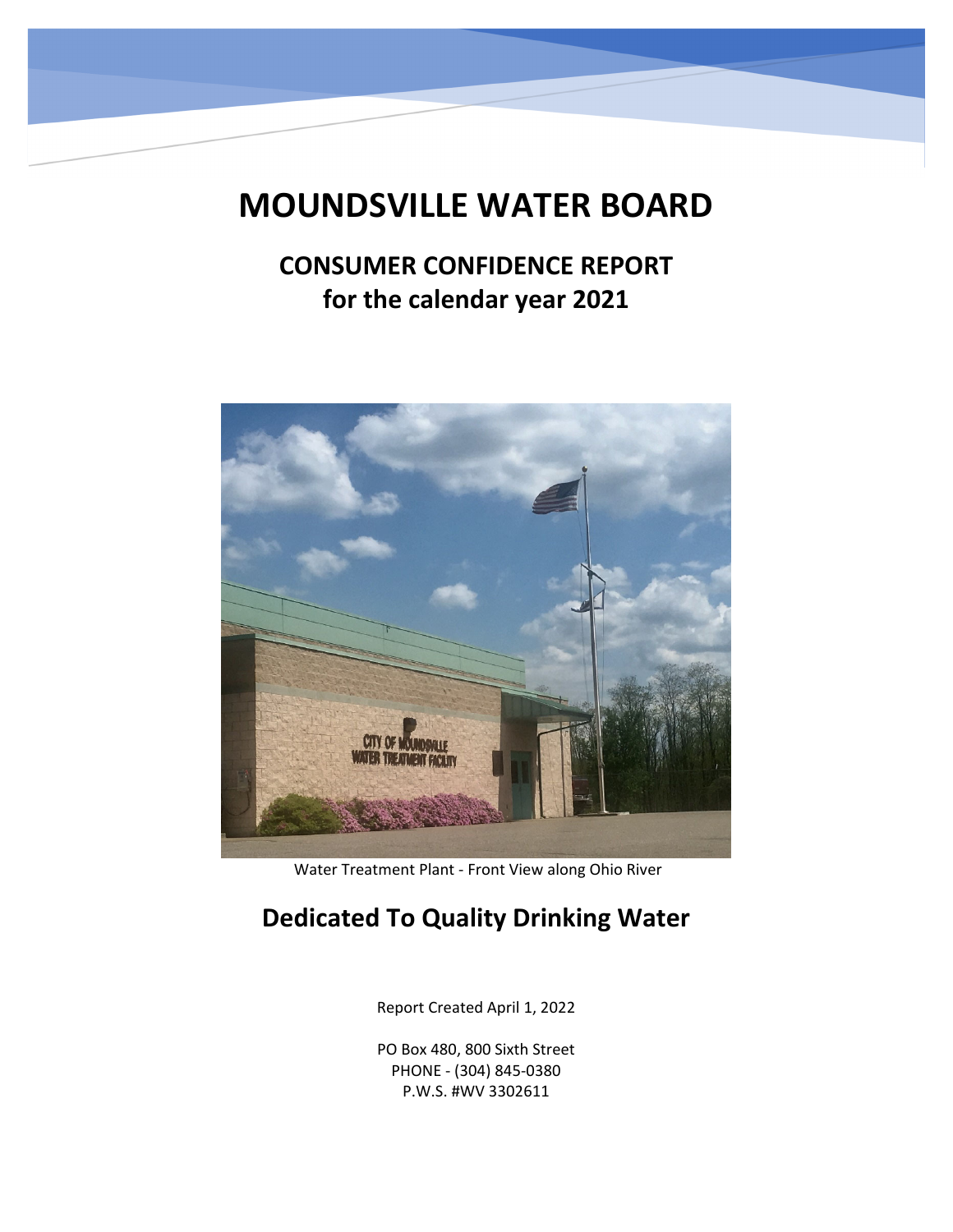### **MOUNDSVILLE - WV3302611 Consumer Confidence Report – 2022 Covering Calendar Year – 2021**

This brochure is a snapshot of the quality of the water that we provided last year. Included are the details about where your water comes from, what it contains, and how it compares to Environmental Protection Agency (EPA) and state standards. We are committed to providing you with information because informed customers are our best allies. If you would like to observe the decision-making process that affect drinking water quality, please call Superintendent Terry Roberts at 304-845- 3028.

#### Your water comes from:

| <b>Source Name</b> | <b>Source Water Type</b> |
|--------------------|--------------------------|
| WELL #9            | <b>Ground Water</b>      |
| WELL #10           | <b>Ground Water</b>      |
| <b>WELL #11</b>    | <b>Ground Water</b>      |
| WELL #12           | <b>Ground Water</b>      |
| WELL #12A          | <b>Ground Water</b>      |
| WELL #13           | <b>Ground Water</b>      |
| WELL #14           | <b>Ground Water</b>      |
| WELL #15           | <b>Ground Water</b>      |
| WELL #16           | <b>Ground Water</b>      |
|                    |                          |

| <b>Buyer Name</b>                             | <b>Seller Name</b> |
|-----------------------------------------------|--------------------|
| There are no additional purchases to display. |                    |

Some people may be more vulnerable to contaminants in drinking water than the general population. Immuno-compromised persons such as those with cancer undergoing chemotherapy, persons who have undergone organ transplants, people with HIV/AIDS or other immune system disorders, some elderly, and infants can be particularly at risk from infections. These people should seek advice about drinking water from their health care providers. EPA/CDC guidelines on appropriate means to lessen the risk of infection by *Cryptosporidium* and other microbial contaminants are available from the Safe Drinking Water Hotline (800- 426-4791).

Drinking water, including bottled water, may reasonably be expected to contain at least small amounts of some contaminants. The presence of contaminants does not necessarily indicate that water poses a health risk. More information about contaminants and potential health effects can be obtained by calling the EPA's Safe Drinking Water Hotline (800-426-4791).

The sources of drinking water (both tap water and bottled water) included rivers, lakes, streams, ponds, reservoirs, springs, and wells. As water travels over the surface of the land or through the ground, it dissolves naturally occurring minerals and, in some cases, radioactive material, and can pick up substances resulting from the presence of animals or from human activity.

Contaminants that may be present in sources water before we treat it include: *Microbial contaminants*, such as viruses and bacteria, which may come from sewage treatment plants, septic systems, livestock operations and wildlife.

*Inorganic contaminants*, such as salts and metals, which can be naturallyoccurring or result from urban storm water runoff, industrial or domestic wastewater discharges, oil and gas production, mining or farming.

*Pesticides and herbicides*, which may come from a variety of sources such as storm water run-off, agriculture, and residential users.

*Radioactive contaminants*, which can be naturally occurring or the result of mining activity.

*Organic contaminants*, including synthetic and volatile organic chemicals, which are by-products of industrial processes and petroleum production, and also come from gas stations, urban storm water run-off, and septic systems.

In order to ensure that tap water is safe to drink, EPA prescribes regulation which limits the amount of certain contaminants in water provided by public water systems. We treat our water according to EPA's regulations. Food and Drug Administration regulations establish limits for contaminants in bottled water, which must provide the same protection for public health.

Our water system has an estimated population of 9911 and is required to test a minimum of 10 samples per month in accordance with the Total Coliform Rule for microbiological contaminants. Coliform bacteria are usually harmless, but their presence in water can be an indication of disease-causing bacteria. When coliform bacteria are found, special follow-up tests are done to determine if harmful bacteria are present in the water supply. If this limit is exceeded, the water supplier must notify the public.

#### **Water Quality Data**

The following tables list all of the drinking water contaminants which were detected during the 2020 calendar year. The presence of these contaminants does not necessarily indicate the water poses a health risk. Unless noted, the data presented in this table is from the testing done January 1- December 31, 2020. The state requires us to monitor for certain contaminants less than once per year because the concentrations of these contaminants are not expected to vary significantly from year to year. Some of the data, though representative of the water quality, is more than one year old.



#### **Terms & Abbreviations**

**Maximum Contaminant Level Goal (MCLG):** the "Goal" is the level of a contaminant in drinking water below which there is no known or expected risk to human health. MCLGs allow for a margin of safety.

**Maximum Contaminant Level (MCL):** the "Maximum Allowed" MCL is the highest level of a contaminant that is allowed in drinking water. MCLs are set as close to the MCLGs as feasible using the best available treatment technology.

**Secondary Maximum Contaminant Level (SMCL):** recommended level for a contaminant that is not regulated and has no MCL.

Action Level (AL): the concentration of a contaminant that, if exceeded, triggers treatment or other requirements.

**Treatment Technique (TT):** a required process intended to reduce levels of a contaminant in drinking water.

**Maximum Residual Disinfectant Level (MRDL):** the highest level of a disinfectant allowed in drinking water. There is convincing evidence that addition of a disinfectant is necessary for control of microbial contaminants.

**Non-Detects (ND):** lab analysis indicates that the contaminant is not present.

Parts per Million (ppm) or milligrams per liter (mg/l)

Parts per Billion (ppb) or micrograms per liter (µg/l)

**Picocuries per Liter (pCi/L):** a measure of the radioactivity in water.

**Millirems per Year (mrem/yr):** measure of radiation absorbed by the body.

**Monitoring Period Average (MPA):** An average of sample results obtained during a defined time frame, common examples of monitoring periods are monthly, quarterly and yearly.

**Nephelometric Turbidity Unit (NTU):** a measure of the clarity of water. Turbidity in excess of 5 NTU is just noticeable to the average person. Turbidity is not regulated for groundwater systems.

Running Annual Average (RAA): an average of sample results obtained over the most current 12 months and used to determine compliance with MCLs.

**Locational Running Annual Average (LRAA):** Average of sample analytical results for samples taken at a particular monitoring location during the previous four calendar quarters.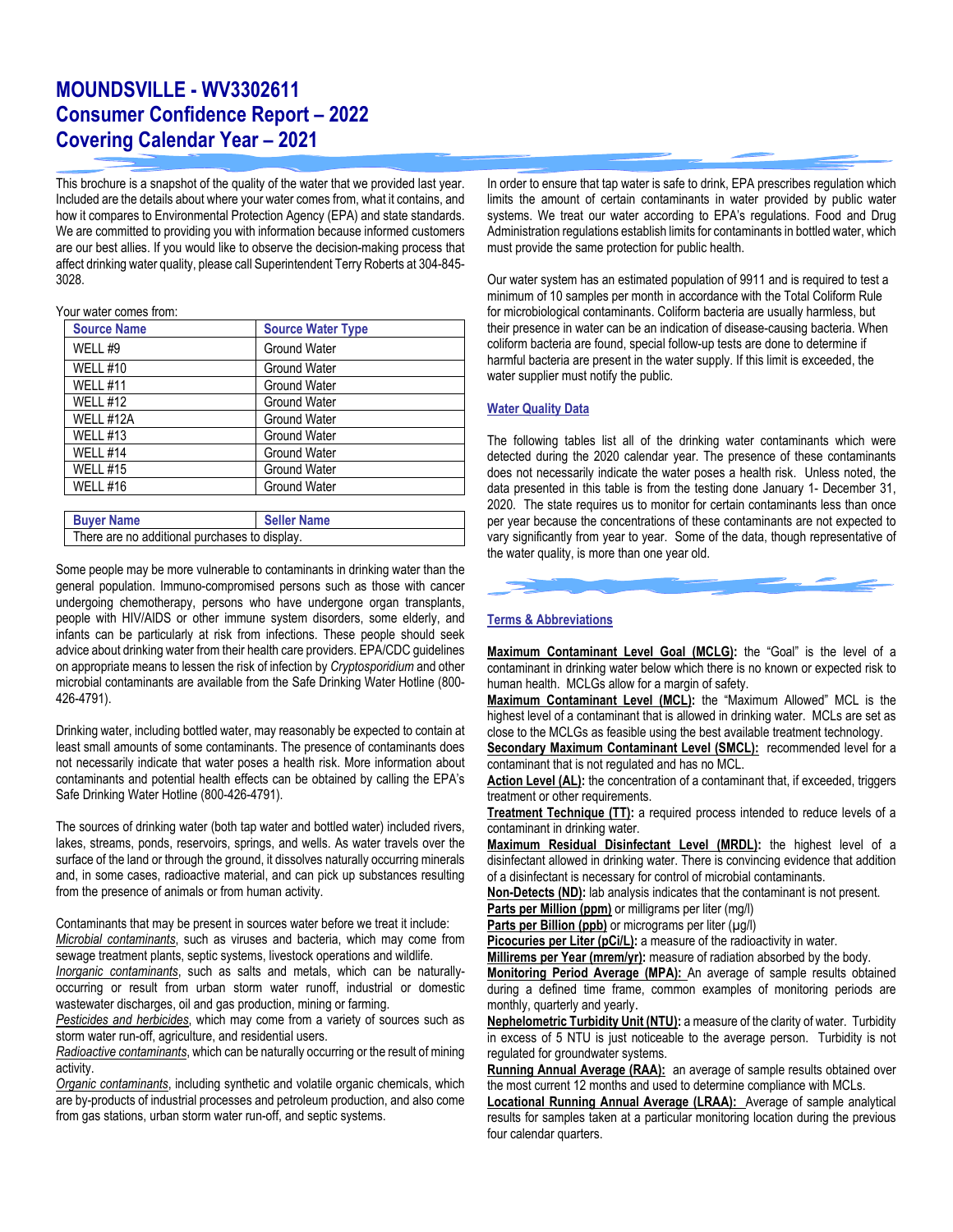#### **Testing Results for: MOUNDSVILLE WATER BOARD**

| <b>Microbiological</b>                                                                  | <b>Result</b> | <b>IVIUL</b>                     | <b>MCLG</b> | <b>Typical Source</b>                                      |  |  |  |
|-----------------------------------------------------------------------------------------|---------------|----------------------------------|-------------|------------------------------------------------------------|--|--|--|
| <b>COLIFORM (TCR)</b>                                                                   | Absent        | Trigger<br>Treatment Technique 1 |             | the<br>Naturally<br>present<br>$\mathsf{I}$<br>environment |  |  |  |
| $\overline{\phantom{a}}$ Me Betecked Besults were Ferred by the Oslander Vesse of 0004. |               |                                  |             |                                                            |  |  |  |

No Detected Results were Found in the Calendar Year of 2021

#### Additional Required Health Effects Language:

Coliforms are bacteria that are naturally present in the environment and are used as an indicator that other, potentially harmful, bacteria may be present.

| <b>Requlated Contaminants</b> | <b>Collection</b><br><b>Date</b> | <b>Highest</b><br>Value | Range<br>(low/high) | <b>Unit</b> | <b>MCL</b> | <b>MCLG</b> | <b>Typical Source</b>                                                                                                           |
|-------------------------------|----------------------------------|-------------------------|---------------------|-------------|------------|-------------|---------------------------------------------------------------------------------------------------------------------------------|
| <b>BARIUM</b>                 | 9/12/2019                        | 0.0086                  | 0.0086              | ppm         | 2          |             | Discharge of drilling wastes; Discharge from<br>metal refineries; Erosion of natural deposits                                   |
| <b>BROMATE</b>                | 10/7/2021                        | 0.0012                  | 0.0012              | ppm         | 10         |             | By-product of drinking water chlorination                                                                                       |
| <b>FLUORIDE</b>               | 9/17/2021                        | 0.80                    | $0 - 0.80$          | ppm         | 4          | 4           | Erosion of natural deposits; Water additive which<br>promotes strong teeth; Discharge from fertilizer<br>and aluminum factories |
| <b>NITRATE</b>                | 8/12/2021                        | 0.4                     | 0.4                 | ppm         | 10         | 10          | Runoff from fertilizer use; Leaching from septic<br>tanks, sewage; Erosion of natural deposits                                  |
| NITRATE-NITRITE               | 8/12/2021                        | 0.4                     | 0.4                 | ppm         | 10         | 10          | Runoff from fertilizer use; Leaching from septic<br>tanks, sewage; Erosion of natural deposits                                  |
| <b>TRICHLOROETHENE</b>        | 8/20/2021                        | <b>ND</b>               | <b>ND</b>           | ppb         | 5          |             | Discharge from metal degreasing sites<br>and other factories                                                                    |

| <b>Disinfection</b><br><b>Byproducts</b> | <b>Sample Point</b>                         | <b>Monitoring</b><br><b>Period</b> | <b>Highest</b><br><b>LRAA</b> | Range (low/high) | <b>Unit</b> | <b>MCL</b> | <b>MCL</b><br>G | <b>Typical Source</b>                           |
|------------------------------------------|---------------------------------------------|------------------------------------|-------------------------------|------------------|-------------|------------|-----------------|-------------------------------------------------|
| TOTAL HALOACETIC<br><b>ACIDS (HAA5)</b>  | <b>E. FOURTH STREET</b>                     | 2021                               | <b>ND</b>                     | <b>ND</b>        | ppb         | 60         | 0               | By-product of drinking water<br>disinfection    |
| TOTAL HALOACETIC<br><b>ACIDS (HAA5)</b>  | <b>MOUNDSVILLE</b><br><b>WASTE WATER TP</b> | 2021                               | $\overline{2}$                | $1.1 - 1.1$      | ppb         | 60         | 0               | drinking water<br>By-product of<br>disinfection |
| <b>TTHM</b>                              | <b>E. FOURTH STREET</b>                     | 2021                               | $\overline{2}$                | $2 - 2$          | ppb         | 80         | 0               | By-product of drinking water<br>chlorination    |
| <b>TTHM</b>                              | <b>MOUNDSVILLE</b><br><b>WASTE WATER TP</b> | 2021                               | 4                             | $4 - 4$          | ppb         | 80         | 0               | drinking water<br>By-product of<br>chlorination |

| <b>Lead and Copper</b> | <b>Monitoring</b><br><b>Period</b> | 90 <sup>th</sup><br><b>Percentile</b> | Range<br>(low/high) | <b>Unit</b> | <b>AL</b> | <b>Sites</b><br><b>Over AL</b> | <b>Typical Source</b>                                                                                           |
|------------------------|------------------------------------|---------------------------------------|---------------------|-------------|-----------|--------------------------------|-----------------------------------------------------------------------------------------------------------------|
| COPPER. FREE           | 2019 - 2021                        | 0.262                                 | $0.0066 - 0.534$    | ppm         | I.3       |                                | Corrosion of household plumbing<br>systems:<br>Erosion of natural deposits; Leaching from wood<br>preservatives |
| LEAD                   | 2019 - 2021                        | 0.8                                   | $0 - 8$             | ppb         | 15        |                                | Corrosion of household<br>plumbing<br>systems;<br>Erosion of natural deposits                                   |

If present, elevated levels of lead can cause serious health problems, especially for pregnant women and young children. Lead in drinking water is primarily from materials and components associated with service lines and home plumbing. Your water system is responsible for providing high quality drinking water, but cannot control the variety of materials used in plumbing components. When your water has been sitting for several hours, you can minimize the potential for lead exposure by flushing your tap for 30 seconds to 2 minutes before using water for drinking or cooking. If you are concerned about lead in your water, you may wish to have your water tested. Information on lead in drinking water, testing methods, and steps you can take to minimize exposure is available from the Safe Drinking Water Hotline or at http://www.epa.gov/safewater/lead.

| <b>Chlorine/Chloramines</b><br><b>Maximum Disinfection Level</b> | <b>MPA</b> | <b>MPA Units</b> | RAA | <b>RAA Units</b> |
|------------------------------------------------------------------|------------|------------------|-----|------------------|
| 01/01/2021 - 01/31/2021                                          | υ.,        | <b>MG/L</b>      | 0.6 | <b>MG/L</b>      |